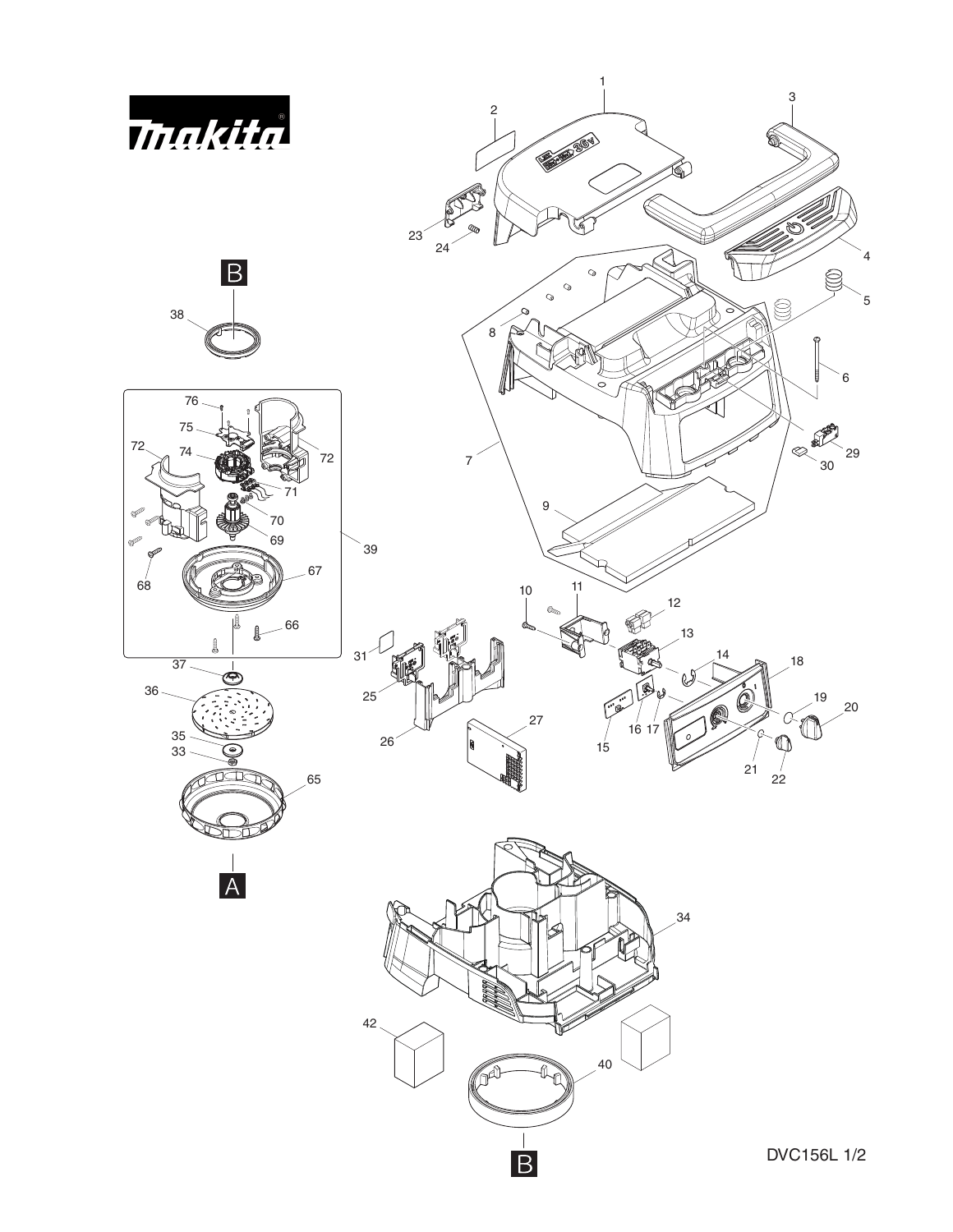

DVC156L 2/2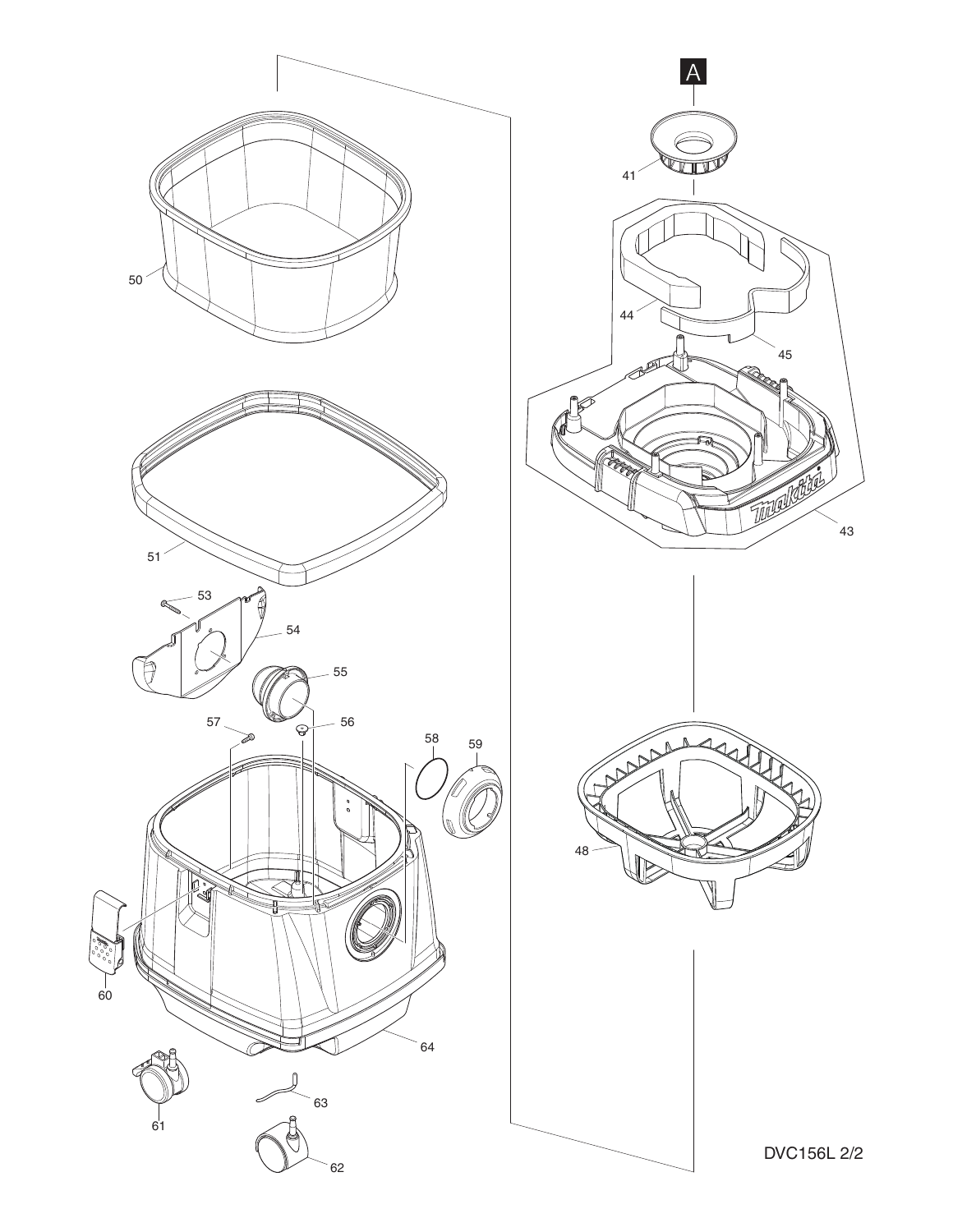| Item No. | <b>Type</b> | Sub  | Part No. | <b>Description</b>           | Qty            | Unit |
|----------|-------------|------|----------|------------------------------|----------------|------|
| 001      |             |      | 143174-5 | BATTERY COVER COM.           | $\mathbf{1}$   | PC.  |
|          |             | INC. | 891977-8 | <b>CAUTION LABEL</b>         | 1              | PC.  |
| 002      |             |      | 857B88-1 | DVC156L NAME PLATE           | $\mathbf{1}$   | PC.  |
| 003      |             |      | 455734-4 | <b>GRIP</b>                  | $\mathbf{1}$   | PC.  |
| 004      |             |      | 459262-1 | <b>SWITCH BUTTON</b>         | $\mathbf{1}$   | PC.  |
| 005      |             |      | 234273-5 | <b>COMPRESSION SPRING 20</b> | $\overline{2}$ | PC.  |
| 006      |             |      | 266340-8 | <b>TAPPING SCREW 4X65</b>    | 6              | PC.  |
| 007      |             |      | 144409-7 | <b>COWLING COMPLETE</b>      | $\mathbf{1}$   | PC.  |
|          |             | INC. |          | Item No. 8,9                 |                |      |
| 008      |             |      | 263005-3 | <b>RUBBER PIN 6</b>          | 4              | PC.  |
| 009      |             |      | 424688-6 | <b>TOP DAMPER</b>            | $\mathbf{1}$   | PC.  |
| 010      |             |      | 266326-2 | <b>TAPPING SCREW 4X18</b>    | 2              | PC.  |
| 011      |             |      | 451343-7 | <b>SWITCH HOLDER</b>         | $\mathbf{1}$   | PC.  |
| 012      |             |      | 686023-8 | RECEPTACLE SLEEVE            | 4              | PC.  |
| 013      |             |      | 650622-2 | <b>SWITCH</b>                | 1              | PC.  |
| 014      |             |      | 961062-2 | STOP RING E-12               | 1              | PC.  |
| 015      |             |      | 620649-6 | <b>LED CIRCUIT</b>           | 1              | PC.  |
| 016      |             |      | 631922-9 | <b>SUB CONTROLLER</b>        | $\mathbf{1}$   | PC.  |
| 017      |             |      | 961013-5 | STOP RING E-7                | 1              | PC.  |
| 018      |             |      | 144479-6 | SWITCH BASE COMPLETE         | $\mathbf{1}$   | PC.  |
|          |             | INC. | 812D41-6 | <b>INDICATION LABEL</b>      | 1              | PC.  |
| 019      |             |      | 213176-6 | O RING 14                    | 1              | PC.  |
| 020      |             |      | 455733-6 | <b>SWITCH LEVER</b>          | 1              | PC.  |
| 021      |             |      | 213054-0 | O RING 9                     | 1              | PC.  |
| 022      |             |      | 451344-5 | <b>SWITCH DIAL</b>           | $\mathbf{1}$   | PC.  |
| 023      |             |      | 455728-9 | <b>BATTERY COVER HOOK</b>    | 1              | PC.  |
| 024      |             |      | 231240-1 | <b>COMPRESSION SPRING 7</b>  | 1              | PC.  |
| 025      |             |      | 644808-8 | <b>TERMINAL</b>              | $\overline{c}$ | PC.  |
| 026      |             |      | 455729-7 | <b>TERMINAL BASE</b>         | $\mathbf{1}$   | PC.  |
| 027      |             |      | 620639-9 | <b>CONTROLLER</b>            | 1              | PC.  |
| 029      |             |      | 651910-0 | SWITCH D2VW-01-3HS           | 1              | PC.  |
| 030      |             |      | 686039-3 | RECEPTACLE SLEEVE            | 1              | PC.  |
| 031      |             |      | 857B93-8 | DVC156L SERIAL NO. LABEL     | $\mathbf{1}$   | PC.  |
| 033      |             |      | 252268-6 | HEX. NUT M6                  | 1              | PC.  |
| 034      |             |      | 412666-8 | <b>SEPARATOR</b>             | 1              | PC.  |
| 035      |             |      | 253752-4 | FLAT WASHER 8                | 1              | PC.  |
| 036      |             |      | 240178-9 | <b>FAN 104</b>               | 1              | PC.  |
| 037      |             |      | 313062-2 | <b>FLANGE</b>                | 1              | PC.  |
| 038      |             |      | 424685-2 | RUBBER RING 60               | 1              | PC.  |
| 039      |             |      | 127602-8 | <b>MOTOR ASSEMBLY</b>        | 1              | PC.  |
|          |             | INC. |          | Item No. 66-76               |                |      |
| 040      |             |      | 424686-0 | <b>RUBBER RING 120</b>       | 1              | PC.  |
| 041      |             |      | 422590-7 | <b>SUPPORT RING</b>          | 1              | PC.  |
| 042      |             |      | 424690-9 | <b>REAR BLOCK FILTER</b>     | $\overline{c}$ | PC.  |
|          |             |      | 140U41-1 | <b>TANK COVER COMPLETE</b>   | 1              | PC.  |
| 043      |             |      |          | Item No. 44,45               |                |      |
|          |             | INC. |          |                              |                |      |
| 044      |             |      | 424691-7 | <b>BAND DAMPER</b>           | 1              | PC.  |
| 045      |             |      | 424689-4 | <b>FRONT DAMPER</b>          | 1              | PC.  |
| 048      |             |      | 412590-5 | <b>FILTER CAGE</b>           | 1              | PC.  |
| 050      |             |      | 191G88-4 | <b>CLOTH FILTER SET</b>      | 1              | PC.  |
| 051      |             |      | 422148-2 | <b>BUMPER</b>                | 1              | PC.  |
| 053      |             |      | 266257-5 | TAPPING SCREW 4X28           | 3              | PC.  |
| 054      |             |      | 419351-4 | HOLDER PLATE                 | 1              | PC.  |